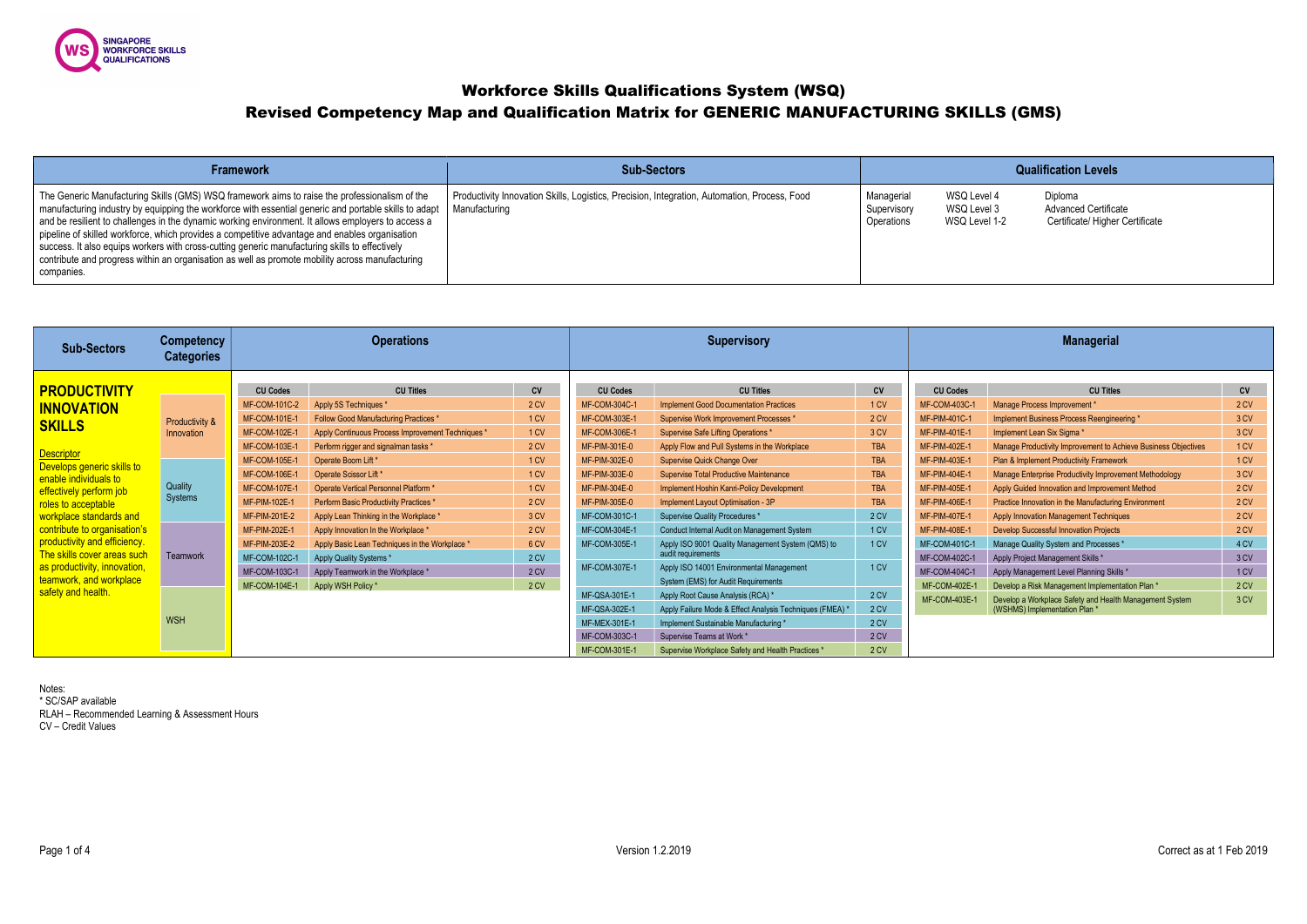

# Workforce Skills Qualifications System (WSQ) Revised Competency Map and Qualification Matrix for GENERIC MANUFACTURING SKILLS (GMS)

| <b>Sub-Sectors</b>         | <b>Competency</b><br><b>Categories</b> | <b>Operations</b>                                                                                                                          |                                                                    |              | <b>Supervisory</b>                                    |                                                                                           |            | <b>Managerial</b> |                                             |      |  |
|----------------------------|----------------------------------------|--------------------------------------------------------------------------------------------------------------------------------------------|--------------------------------------------------------------------|--------------|-------------------------------------------------------|-------------------------------------------------------------------------------------------|------------|-------------------|---------------------------------------------|------|--|
|                            |                                        |                                                                                                                                            |                                                                    |              |                                                       |                                                                                           |            |                   |                                             |      |  |
| <b>MANUFACTURING</b>       |                                        | <b>CU Codes</b>                                                                                                                            | <b>CU Titles</b>                                                   | <b>CV</b>    | <b>CU Codes</b>                                       | <b>CU Titles</b>                                                                          | CV         | <b>CU Codes</b>   | <b>CU Titles</b>                            | CV   |  |
| <b>SECTORAL</b>            |                                        | MF-LOG-101E-1                                                                                                                              | Perform Stock Control and Housekeeping Operations *                | 1 CV         | MF-LOG-301E-0                                         | <b>Perform Purchasing Operations</b>                                                      | <b>TBC</b> | MF-LSC-401C-1     | <b>Manage Strategic Resources</b>           | 3 CV |  |
| <b>SKILLS</b>              |                                        | MF-LOG-102E-1                                                                                                                              | Perform Warehouse Operations *                                     | 2 CV         | MF-LOG-302E-0                                         | <b>Plan and Supervise Stock Take</b>                                                      | <b>TBC</b> | MF-LSC-402C-1     | <b>Perform Master Planning of Resources</b> | 3 CV |  |
|                            | Logistics &                            | MF-LOG-103E-1                                                                                                                              | Perform Delivery Operations *                                      | 2 CV         | MF-LOG-303E-0                                         | Plan and Manage Inventory                                                                 | <b>TBC</b> | MF-LSC-403C-1     | Develop Detailed Scheduling & Planning      | 3 CV |  |
| <b>Descriptor</b>          | <b>SCM</b>                             | MF-LOG-106E-2                                                                                                                              | <b>Operate Forklift</b>                                            | 3 CV         | MF-LOG-304E-0                                         | <b>Supervise Warehouse Operations</b>                                                     | <b>TBC</b> | MF-LSC-404C-1     | Perform Execution & Control of Operations   | 3 CV |  |
| Introduces portable cross- |                                        | MF-LOG-107E-1                                                                                                                              | Operate Lorry Crane *                                              | 2 CV         | MF-LOG-301S-0                                         | <b>Purchase Goods and Services</b>                                                        | <b>TBC</b> | MF-LSC-405C-1     | Apply Techniques in Supply Chain Management | 3 CV |  |
| cutting skills relevant to |                                        |                                                                                                                                            |                                                                    |              | MF-INT-302E-1                                         | Perform Basic Programming Interface on Electronic Devices                                 | 3 CV       | MF-LSC-406C-1     | Develop Supply Chain Professional Skills    | 5 CV |  |
| various clusters of        |                                        | MF-PEC-101E-1                                                                                                                              | Use Hand Tools *                                                   | 2 CV         | MF-INT-303E-1                                         | Perform Computer Aided PCB Designing                                                      | 3 CV       |                   |                                             |      |  |
| manufacturing such as      | Precision                              | MF-PEC-102E-1                                                                                                                              | Operate Basic Measuring Devices *                                  | 2 CV         | MF-INT-304E-1                                         | Apply Electronic Circuits Diagnostic Skills                                               | 3 CV       |                   |                                             |      |  |
| logistics, precision,      |                                        | MF-PEC-103E-1                                                                                                                              | <b>Interpret Production Plans</b>                                  | 2 CV         | MF-AUT-301C-1                                         | Apply Basic Engineering Mathematics at Work                                               | 2 CV       |                   |                                             |      |  |
| integration, automation,   |                                        | MF-INT-101E-1                                                                                                                              | Use Basic Hand Tools and Equipment *                               | 2 CV         | MF-AUT-301E-1                                         | Perform PLC Programming                                                                   | 4 CV       |                   |                                             |      |  |
| process, and food          | Integration                            | MF-INT-102E-1                                                                                                                              | Operate Electrical Measurement Devices *                           | 2 CV         | MF-AUT-302E-1                                         | <b>Apply Control Circuits Diagnostic Skills</b>                                           | 2 CV       |                   |                                             |      |  |
| manufacturing.             |                                        | MF-AUT-104E-1                                                                                                                              | Perform Adjustment and Measurement on Automation<br><b>Devices</b> | 2 CV         | MF-FM-301E-1                                          | Implement Advanced Food Hygiene Practices                                                 | 2 CV       |                   |                                             |      |  |
|                            | Automation                             | MF-AUT-103E-1<br>Apply Autonomous Maintenance Techniques (AMT)<br>MF-FM-101E-1<br>Apply Hygiene and Safety Practices in Food Manufacturing |                                                                    | 2 CV         | MF-FM-303E-1                                          | Implement Hazard Analysis Critical Control Point (HACCP) for<br><b>Food Manufacturing</b> | 2 CV       |                   |                                             |      |  |
|                            |                                        |                                                                                                                                            | 2CV                                                                | MF-FM-302E-1 | Implement Good Manufacturing Practices (GMP) for Food | 2 CV                                                                                      |            |                   |                                             |      |  |
|                            |                                        | MF-FM-102E-0                                                                                                                               | Apply Packaging Techniques in Food Manufacturing                   | TBC          |                                                       | Manufacturing                                                                             |            |                   |                                             |      |  |
|                            |                                        | PI-PRO-104E-1                                                                                                                              | Perform basic maintenance works                                    | 2 CV         | MF-FM-304E-1                                          | Conduct Food Safety Internal Audit for HACCP and GMP                                      | 2 CV       |                   |                                             |      |  |
|                            | Food                                   | PI-PRO-105E-1                                                                                                                              | Perform fitting works in workshop                                  | 2 CV         | MF-FM-305E-1                                          | Apply Packaging Materials and Technology in Food Packages                                 | 2 CV       |                   |                                             |      |  |
|                            | Manufacturing                          |                                                                                                                                            |                                                                    |              |                                                       |                                                                                           |            |                   |                                             |      |  |
|                            |                                        |                                                                                                                                            |                                                                    |              |                                                       |                                                                                           |            |                   |                                             |      |  |
|                            |                                        |                                                                                                                                            |                                                                    |              |                                                       |                                                                                           |            |                   |                                             |      |  |
|                            | <b>Process</b>                         |                                                                                                                                            |                                                                    |              |                                                       |                                                                                           |            |                   |                                             |      |  |

Notes: \* SC/SAP available RLAH – Recommended Learning & Assessment Hours CV – Credit Values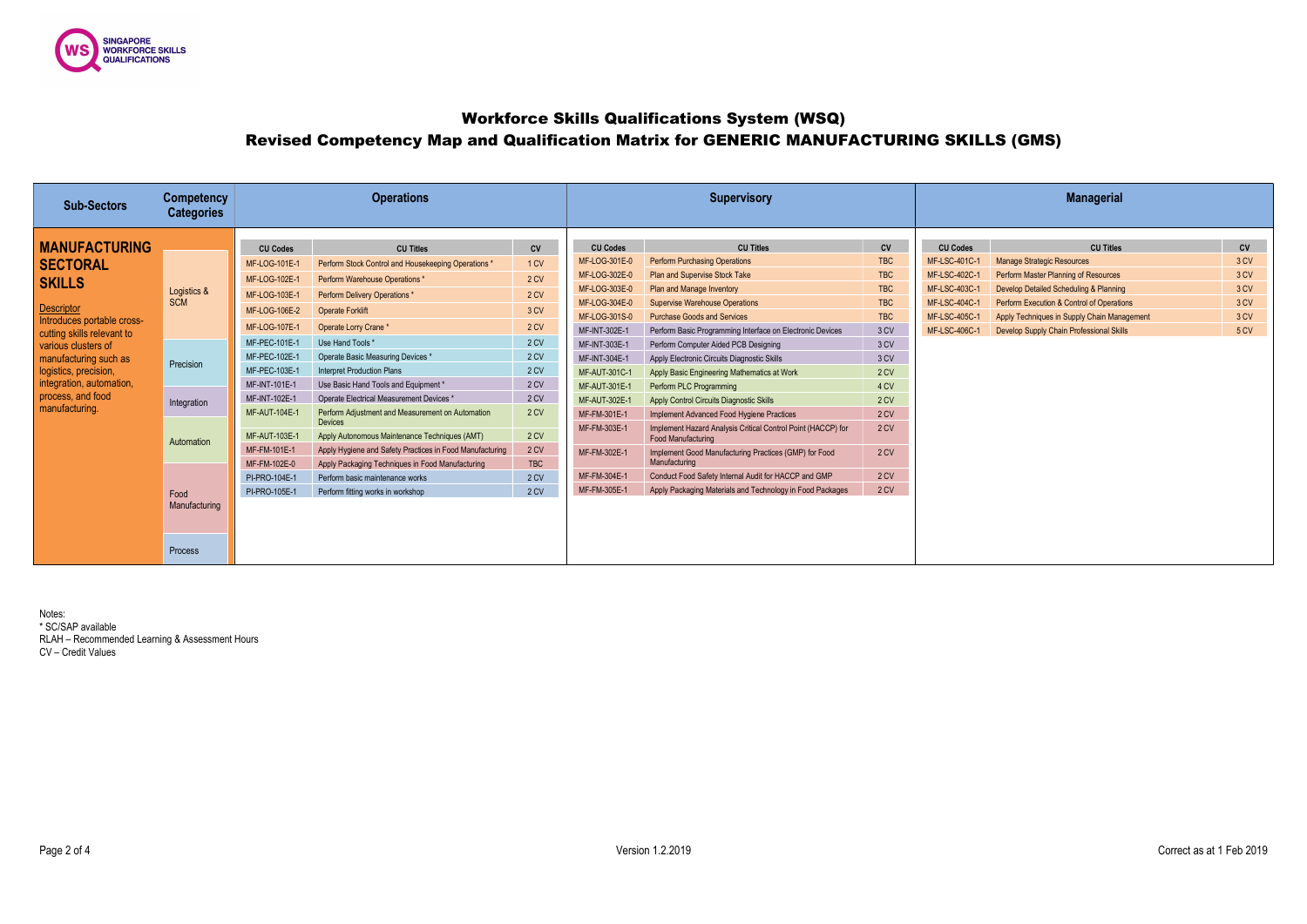

## Workforce Skills Qualifications System (WSQ) Revised Competency Map and Qualification Matrix for GENERIC MANUFACTURING SKILLS (GMS)

|                                |                                                                              |                                                                                                                                                                                                                                                               | <b>Qual Structure &amp;</b>                                                                                                    | <b>Competency Standards</b>                                                                                                                                            | <b>Qual Approval Date by</b><br>WSQ TG (if qual was                                                                                                                                                                                                                                                                                                                                                                                                                    |                                                         |
|--------------------------------|------------------------------------------------------------------------------|---------------------------------------------------------------------------------------------------------------------------------------------------------------------------------------------------------------------------------------------------------------|--------------------------------------------------------------------------------------------------------------------------------|------------------------------------------------------------------------------------------------------------------------------------------------------------------------|------------------------------------------------------------------------------------------------------------------------------------------------------------------------------------------------------------------------------------------------------------------------------------------------------------------------------------------------------------------------------------------------------------------------------------------------------------------------|---------------------------------------------------------|
| <b>Qual Level</b>              |                                                                              | <b>Qualification Name</b>                                                                                                                                                                                                                                     | <b>CVs</b>                                                                                                                     | <b>Core Modules</b>                                                                                                                                                    | <b>Elective Modules</b>                                                                                                                                                                                                                                                                                                                                                                                                                                                | developed before WSQ TG<br>formation, to indicate 'NA') |
| <b>Certificate</b>             |                                                                              | <b>WSQ Certificate in Generic Manufacturing</b><br><b>Skills</b>                                                                                                                                                                                              | 3 Core + 2 Electives<br>10 CVs                                                                                                 | Apply 5S Techniques (MF-COM-101C-2)<br>Apply Quality System (MF-COM-102C-1)<br>Apply Teamwork in the Workplace (MF-COM-103C-1)                                         | Use Hand Tools (MF-PEC-101E-1)<br>Operate Basic Measuring Devices (MF-PEC-102E-1)                                                                                                                                                                                                                                                                                                                                                                                      | <b>NA</b>                                               |
|                                |                                                                              | <b>WSQ Certificate in Generic Manufacturing</b><br><b>Skills (Logistics)</b>                                                                                                                                                                                  | 3 Core + 2 Electives<br>9 CVs                                                                                                  | Apply 5S Techniques (MF-COM-101C-2)<br>Apply Quality System (MF-COM-102C-1)<br>Apply Teamwork in the Workplace (MF-COM-103C-1)                                         | Perform Stock Control and Housekeeping Operations (MF-LOG-101E-1)<br>Perform Warehouse Operations (MF-LOG-102E-1)                                                                                                                                                                                                                                                                                                                                                      | <b>NA</b>                                               |
|                                |                                                                              | <b>WSQ Certificate in Generic Manufacturing</b><br><b>Skills (Process)</b>                                                                                                                                                                                    | 3 Core + 2 Electives<br>9 CVs                                                                                                  | Apply teamwork in the workplace (MF-PRO-101C-1)<br>Apply 5S Techniques in the workplace (MF-PRO-101E-1)<br>Apply workplace safety and health practices (MF-PRO-102C-1) | Perform fitting works in workshop (PI-PRO-105E-1)<br>Perform basic maintenance works (PI-PRO-104E-1)                                                                                                                                                                                                                                                                                                                                                                   | NA                                                      |
|                                |                                                                              | <b>WSQ Certificate in Generic Manufacturing</b><br><b>Skills (Food Manufacturing)</b>                                                                                                                                                                         | 3 Core + 3 Electives<br>Min 9 CVs                                                                                              | Apply 5S Techniques (MF-COM-101C-2)<br>Apply Quality System (MF-COM-102C-1)<br>Apply Teamwork in the Workplace (MF-COM-103C-1)                                         | Apply Hygiene and Safety Practices in Food Manufacturing (MF-FM-101E-1)<br>Apply Packaging Techniques in Food Manufacturing (MF-FM-102E-0)<br>Apply WSH Policy (MF-COM-104E-1)                                                                                                                                                                                                                                                                                         | 3 December 2010                                         |
|                                |                                                                              | <b>WSQ Certificate in Generic Manufacturing</b><br>5.<br><b>Skills (Integration)</b>                                                                                                                                                                          | 3 Core + 2 Electives<br>10 CVs                                                                                                 | Apply 5S Techniques (MF-COM-101C-2)<br>Apply Quality System (MF-COM-102C-1)<br>Apply Teamwork in the Workplace (MF-COM-103C-1)                                         | Operate Electrical Measurement Devices (MF-INT-102E-1)<br>Use Basic Hand Tools and Equipment (MF-INT-101E-1)                                                                                                                                                                                                                                                                                                                                                           | NА                                                      |
|                                |                                                                              | <b>WSQ Certificate in Generic Manufacturing</b><br>6.<br>3 Core + 2 Electives<br>10 CVs<br><b>Skills (Automation)</b>                                                                                                                                         |                                                                                                                                | Apply 5S Techniques (MF-COM-101C-2)<br>Apply Quality System (MF-COM-102C-1)<br>Apply Teamwork in the Workplace (MF-COM-103C-1)                                         | Perform Adjustment and Measurement on Automation Devices (MF-AUT-101E-1)<br>Apply Autonomous Maintenance Techniques (AMT) (MF-AUT-102E-1)                                                                                                                                                                                                                                                                                                                              | 18 April 2012                                           |
|                                | 3 Core + 1 Electives<br><b>WSQ Certified Operations Specialist</b><br>10 CVs |                                                                                                                                                                                                                                                               | Apply 5S Techniques (MF-COM-101C-2)<br>Apply Quality System (MF-COM-102C-1)<br>Apply Teamwork in the Workplace (MF-COM-103C-1) | Apply WSH Policy (MF-COM-104E-1)                                                                                                                                       | NА                                                                                                                                                                                                                                                                                                                                                                                                                                                                     |                                                         |
|                                |                                                                              | <b>WSQ Certified Productivity and Innovation</b><br>8.<br><b>Specialist</b>                                                                                                                                                                                   | 3 Core + 2 Electives<br>10 CVs                                                                                                 | Apply Continuous Process Improvement Techniques (MF-COM-102E-1)<br>Apply 5S Techniques (MF-COM-101C-2)<br>Apply Quality System (MF-COM-102C-1)                         | Perform Basic Productivity Practices (MF-PIM-102E-1)<br>Apply Innovation in the Workplace (MF-PIM-202E-1)                                                                                                                                                                                                                                                                                                                                                              | 16 July 2010                                            |
| Higher<br><b>Certificate</b>   |                                                                              | <b>WSQ Certified Productivity and Innovation</b><br>9.<br><b>Specialist (Lean Management)</b>                                                                                                                                                                 | 3 Core + 2 Electives<br>16 CVs                                                                                                 | Apply 5S Techniques (MF-COM-101C-2)<br>Apply Quality System (MF-COM-102C-1)<br>Apply Teamwork in the Workplace (MF-COM-103C-1)                                         | Apply Basic Lean Techniques In The Workplace (MF-PIM-203E-1)<br>Apply LEAN Thinking in the work place (MF-PIM-201E-1)                                                                                                                                                                                                                                                                                                                                                  | 13 August 2010                                          |
| Advanced<br><b>Certificate</b> |                                                                              | 10. WSQ Advanced Certificate in Generic<br>3 Core + 5 Electives<br>Min 15 CVs<br><b>Manufacturing Skills (Logistics)</b><br>11. WSQ Advanced Certificate in Generic<br>3 Core + 5 Electives<br>Min 16 CVs<br><b>Manufacturing Skills (Food Manufacturing)</b> |                                                                                                                                | Supervise Teams at Work (MF-COM-303C-1)<br>Supervise Work Improvement Processes (MF-COM-303E-1)<br>Supervise Quality Procedures (MF-COM-301C-1)                        | Perform Purchasing Operations (MF-LOG-301E-0)<br>Plan and Supervise Stock Take (MF-LOG-302E-0)<br>Plan and Manage Inventory (MF-LOG-303E-0)<br>Supervise Warehouse Operations (MF-LOG-304E-0)<br>Purchase Goods and Services(MF-LOG-301S-0)                                                                                                                                                                                                                            | NA                                                      |
|                                |                                                                              |                                                                                                                                                                                                                                                               |                                                                                                                                | Supervise Teams at Work (MF-COM-303C-1)<br>Supervise Work Improvement Processes (MF-COM-303E-1)<br>Supervise Quality Procedures (MF-COM-301C-1)                        | Implement Advanced Food Hygiene Practices (MF-FM-301E-1)<br>Implement Hazard Analysis Critical Control Point (HACCP) for Food Manufacturing (MF-FM-303E-1)<br>Implement Good Manufacturing Practices (GMP) for Food Manufacturing (MF-FM-302E-1)<br>Conduct Food Safety Internal Audit for HACCP and GMP (MF-FM-304E-1)<br>Apply Packaging Materials and Technology in Food Packages (MF-FM-305E-1)<br>Supervise Workplace Safety and Health Practices (MF-COM-301E-1) | 3 December 2010                                         |